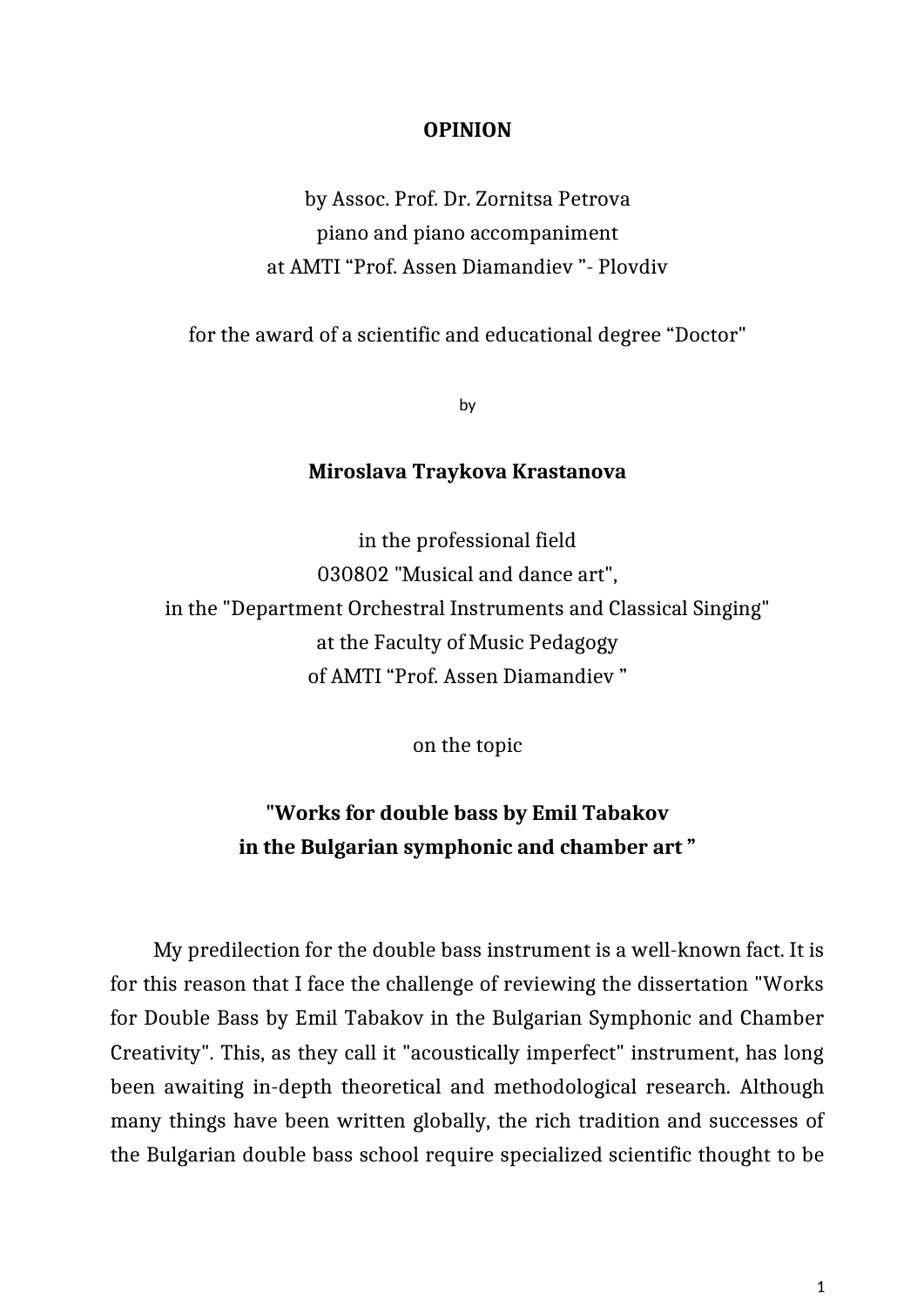taken seriously. Therefore, the title of this dissertation with author Miroslav Traykova Krustanova is a sure step in this direction.

So, here is a piece of work that analyzes little or no known for the general public double bass works by the great Bulgarian conductor and composer Emil Tabakov. With this intriguing task Miroslava Krastanova manages to cope, revealing the specific features in the creative thinking of the composer, who shines brightly in his profession as a leading Bulgarian conductor.

The main contribution of labor is immediately apparent. Emil Tabakov's entire work on solo double bass has been performed, many times on the prestigious festival podiums in Brazil (as seen in the creative CV). Subsequently, the instrumental activity is carried over into the field of scientific analysis to lead to important practice-oriented performance conclusions. This clear-cut trinity: from personal experience - through analysis - to generalizations in favor of the performing arts is a fruitful and fundamental motive in the formation of doctoral research of this type.

Within 161 pages, the dissertation contains an Introduction, three chapters, and a Conclusion with Contributions and a Bibliography. The app presents 60 note examples.

The introductory part clearly and concisely outlines the subject and object of the study, the focus of which is composer contrabass creativity by composer Emil Tabakov. It is reflected as an integral and highly artistic part of the "new" Bulgarian music. This is where the scientific goals that Miroslava Krastanova sets for herself, namely through the observations of the works of double-bass by the distinguished author, to bring knowledge about his style, language and genre thinking. Emil Tabakov's high merit in the field of the Bulgarian instrumental concert (as the creator of 13 concerts for various instruments with an orchestra) is particularly well emphasized. Outstanding productivity, really! We logically associate it with the vast conductor experience and knowledge, with the elaborate internal hearing of every instrument from the orchestra "machine".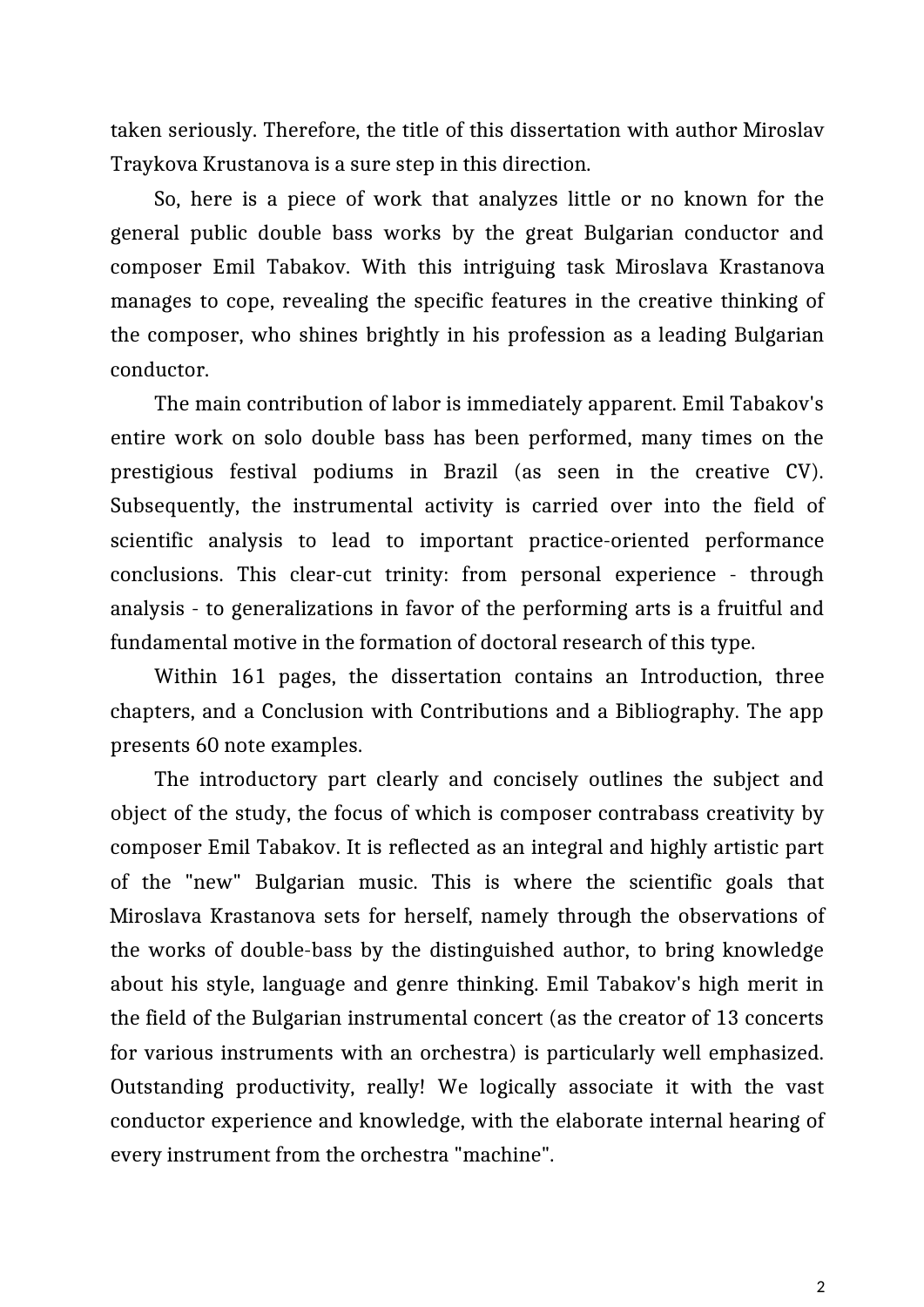**The first chapter** of the work is entitled "Emil Tabakov - composer, conductor instrumentalist". In it, the doctoral student rightly situates the personality and creative path of the composer among the phenomena of the twentieth century such as Rachmaninov, Skryabin, Prokofiev, Vladigerov and others. - all the artists who have realized the inseparable unity of performer, composer and conductor. The long-standing cultural traditions of Rousse (Tabakov's hometown) have a lasting impact on the formation of early-stage musical talent. Miroslava Krastanova draws on cultural factors such as the annual "March Music Days" Festival, "Veselin Stoyanov" Secondary Music School, the Rousse Philharmonic, the memorable communion with Konstantin Iliev, Dobrin Petkov, L. Pipkov. All this, together with the highly intellectual family environment, catalyzed the young musician's foundations, as a result of which he was admitted to the BDK in the class of contrabass by Prof. Todor Toshev, by the composition of Prof. Marin Goleminov and by the conduct of Prof. Vladi Simeonov.

The author attributes to the significant factors that influenced the creative development of Emil Tabakov the period 1979-1987 - a time during which he headed the chamber ensemble "Sofia Soloists". Although the ensemble and conductor have "enriched" each other for many years, in the words of Miroslava "his vocation is the big symphony orchestra". And further, "his attraction to the monumental form remains a leading start in the coming years, when he creates a significant symphonic work."

With enviable accuracy, the author brings out the most significant touches of the conductor - Tabakov: exceptional organization, efficiency, phenomenal memory, highly developed inner hearing, rationality, fused with emotion.

In Chapter 1.2. Miroslava Krastanova focuses on the features and evolution in Tabakov's musical language. Here, the concise but accurate and essential characteristic concerning the composer's thinking of the great Bulgarian musician is worthy of admiration: in search of a clear and organizing form. "Close to his creative role are Shostakovich, Oneger, Bartok,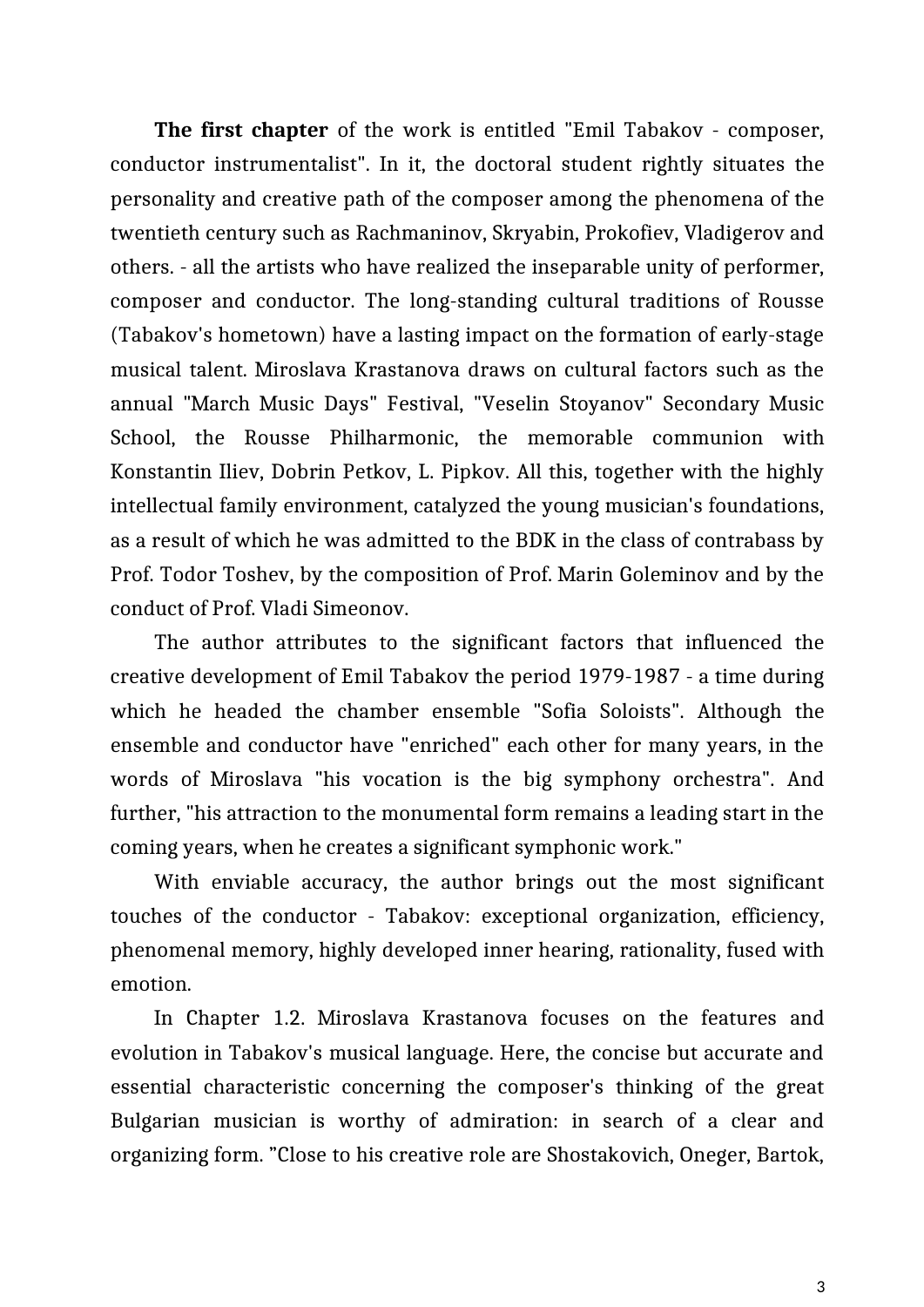Stravinsky. Tabakov's "free-thinking" to all kinds of creative schematism is well presented. The use of 12-tone chromatics does not "pin" him to the strict norms of dodecaphony. He cleverly uses allatorial technology and sonoristics. Here I would add the extremely fine modeling of musical tissue through minimalistic sound configurations - an approach found in almost all the works analyzed. Tabakov's dramaturgical sensibility, emphasized in this chapter, is entirely fair, but in my opinion requires specific and in-depth motivation. In general, the first chapter presented logically and truthfully prepares the essential ones in the main second and third chapters.

In the **Second chapter** of the dissertation Miroslava Krastanova examines the Concerto for double bass and orchestra by Emil Tabakov. According to the doctoral student, the author "made his debut in the concert genre from the position of composer-instrumentalist, knowing from the immediate vicinity the subtlety of the play's beginning, the attitude of consciousness about typical instrumental thinking." Without giving up the three-part symmetry of the classic instrumental concert, "Thematically figuratively building in a free plan, strongly relying on the dialogical principle. The analysis of this extremely interesting concert is logical, accurate, intriguing with the understanding of the problems within. The excellent professional look at the double bass sound specifies at any moment from the theoretical presentation. The look at the work is multifaceted - from the free treatment of the genre, through the variant transformation of the original interval structure to the non-standard timbre thinking of the composer.

In a similar way - in detail, but without losing the line of generalization, Miroslava Traykova analyzes the chamber-instrumental works for Tabakov's double bass. They are united in Chapter Three of Labor. The author draws on the intriguing Lamento for 12 double basses, the Sonata for solo double bass, the Sonata for viola and double bass, the motives for double bass "Motives 2". The author also examines the latest work for this instrument by Emil Tabakov - Capriccio for double bass solo (1918). With numerous examples,